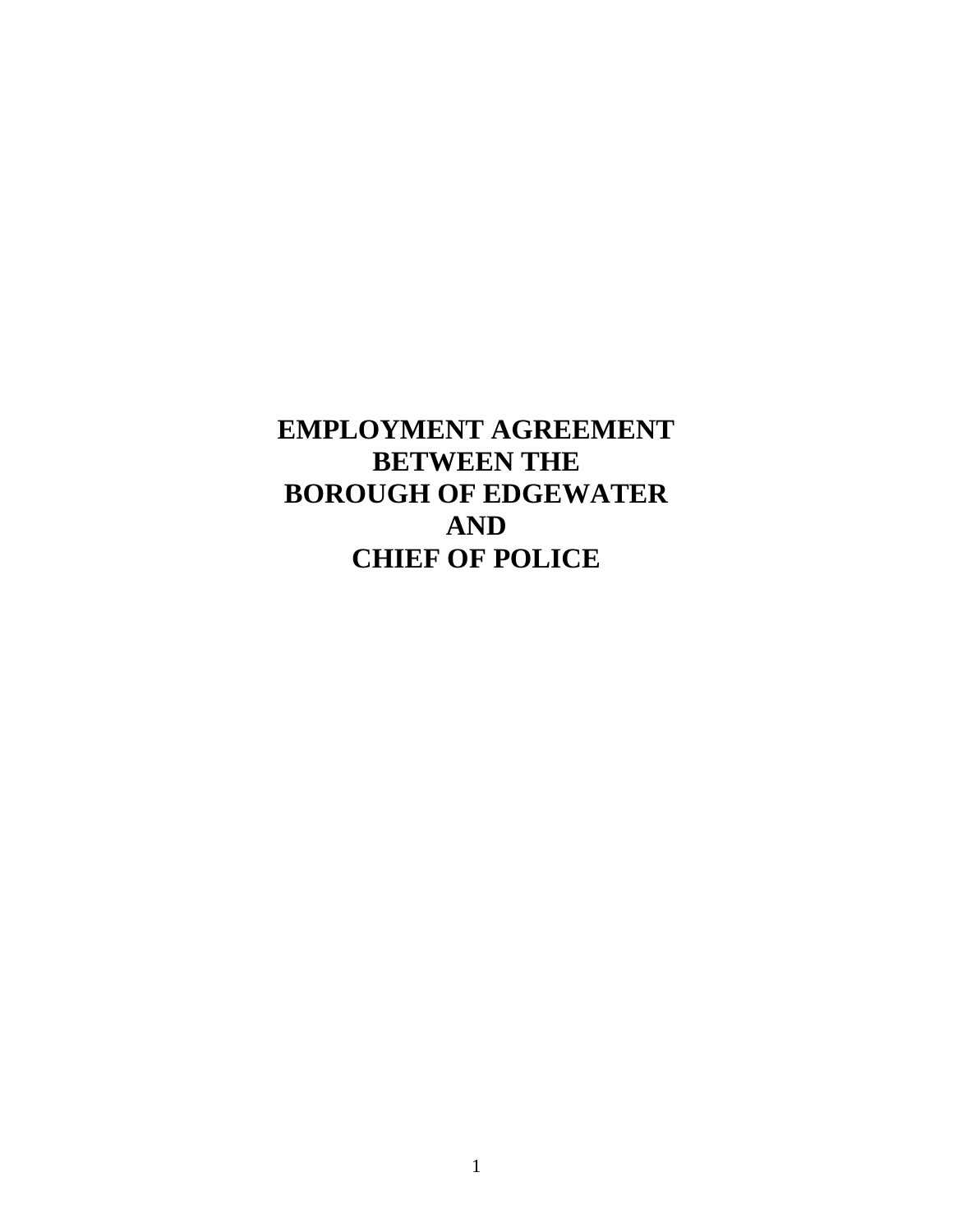# **RECOGNITION**

 **THIS AGREEMENT**, entered into on this \_\_\_\_\_\_\_day of\_\_\_\_\_\_\_, 2011, by and between the Borough of Edgewater, in the County of Bergen, New Jersey (hereinafter referred to as the "Borough"), and Joseph Klimaszewski (hereinafter referred to as the "Chief of Police"), hereby establishes the following terms and conditions of employment for the position of Chief of Police. This agreement represents the complete and final understanding on all bargaining issues between the Borough and the Chief of Police.

# **MANAGEMENT RIGHTS**

 The Borough hereby retains and reserves unto itself all powers, rights, authority, duties, and responsibilities conferred upon and vested in it prior to the signing of this agreement by the laws and Constitution of the State of New Jersey and of the United States, except those limited by the specific and express terms of this agreement, and then only to the extent that such specific and express terms hereof are in conformance with the Constitution and the laws of New Jersey and of the United States.

## **RESPONSIBILITIES OF THE CHIEF OF POLICE**

 The responsibilities of the appointed Chief of Police shall be pursuant to state law, the Ordinances of the Borough, the regulations and policies established by the Borough, New Jersey State Attorney General, New Jersey State Civil Service Commission, the Bergen County Prosecutor and from time to time amended at the direction of the Mayor and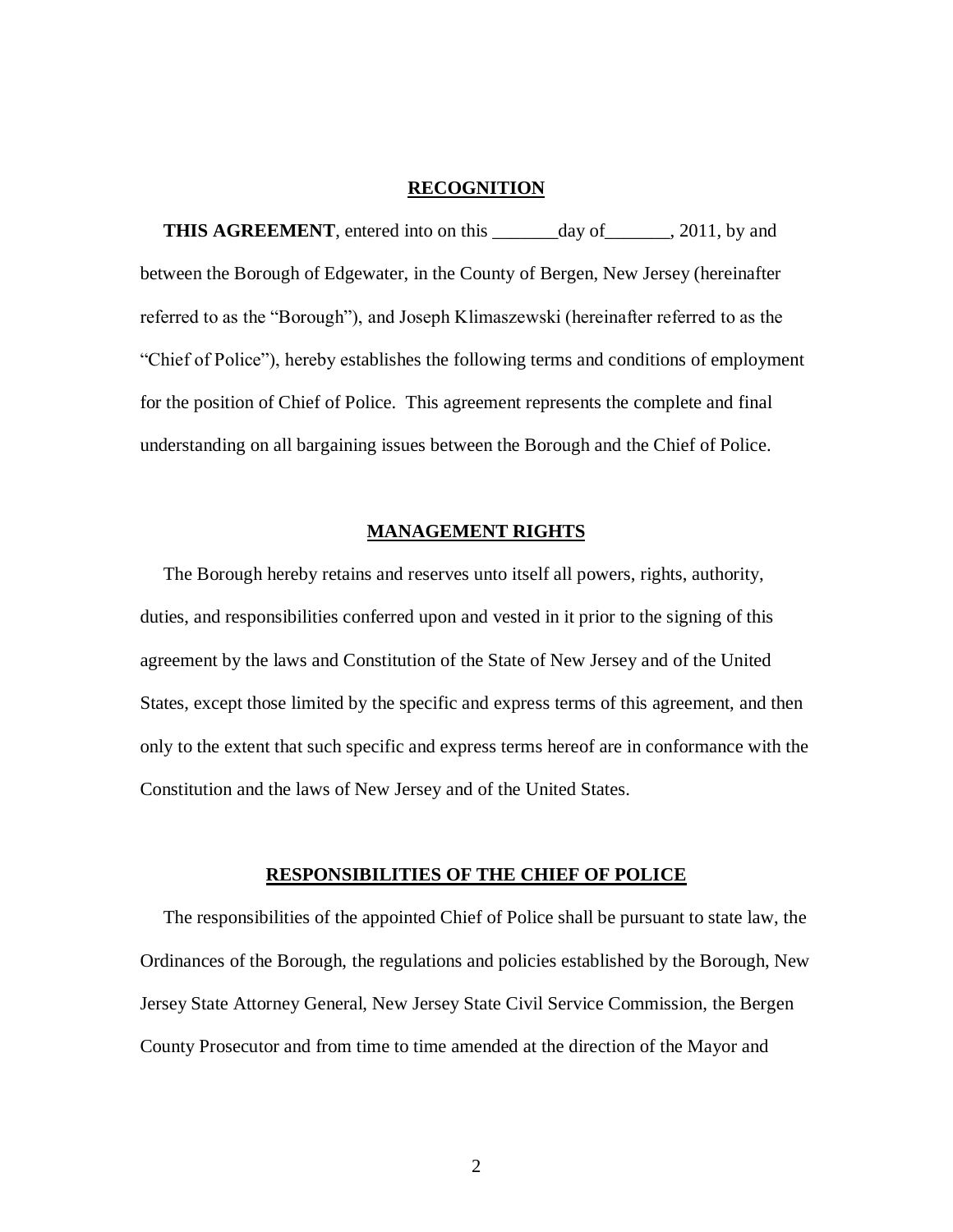Council through its appropriate authority. The explicit responsibilities and duties are the following but not limited to;

- a) Conduct and manage the day to day operations of the Police Department;
- b) Administer and enforce rules, regulations and special emergency directives regarding the disposition and discipline of the police force, its officers, and personnel;
- c) Have, exercise, and discharge the functions, powers, and duties of the police force;
- d) Delegate such of his authority as he may deem necessary for the efficient operation of the force to be exercised under his direction and supervision;
- e) Prescribe the duties and assignments of all subordinates and other personnel; and
- f) Complete a written report at least monthly for the Borough in any manner or form the Borough shall require, as to the operation of the police force during the preceding month.

### **WORKWEEK**

 The Chief of Police shall work a 40 hour work week or a mutually agreeable alternative schedule, as well as during emergencies or as needed to fulfill his role as the Chief Law Enforcement Officer for the Borough of Edgewater.

## **SICK LEAVE**

 Sick leave is defined to mean a necessary absence from duty due to illness or a nonservice related injury.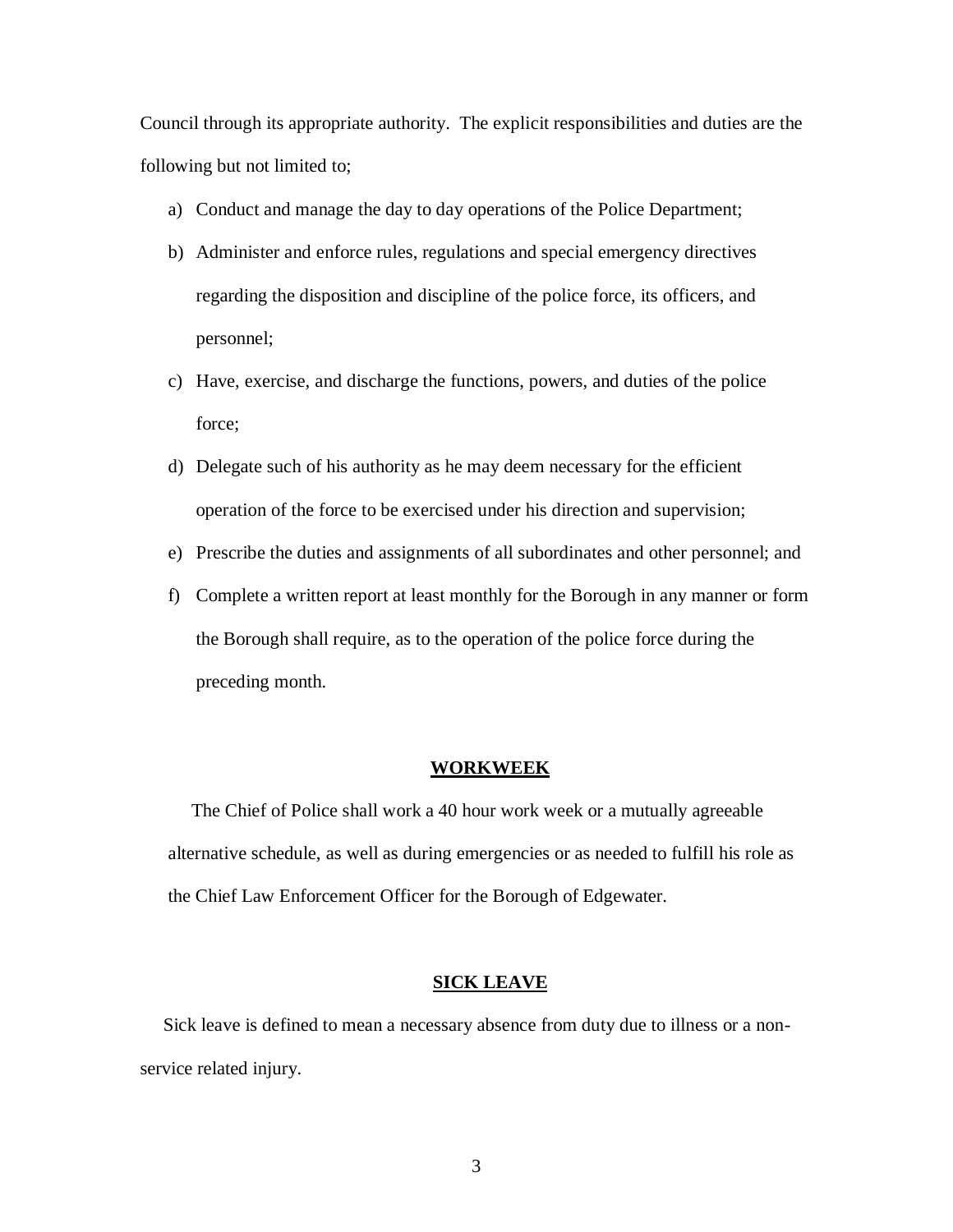- a) Sick leave shall consist of fifteen (15) days per year which shall be accrued at the rate of one and one-quarter  $(1 \frac{1}{4})$  days per month. Any unused days of sick leave shall accumulate year to year up to a maximum of 375 days. Upon retirement, one-half of the accumulated sick leave days shall be paid in cash to the employee at his present grade based on the previous years based salary plus longevity.
- b) The Chief of Police shall notify the appropriate authority, the ranking officer, as well as the assistant to the chief as soon as possible upon the determination of the taking of a sick day.
- c) In the event the Chief of Police is absent on sick leave for more than three (3) days consecutively he shall submit acceptable medical evidence substantiating the illness to the appropriate authority of the Borough.

#### **BEREAVEMENT LEAVE**

 Absence due to the death in the immediate family of the Chief of Police will be granted up to three (3) days per year and shall not be charged against the Chief's vacation or sick leave.

- a) Immediate family shall consist of and be restricted to the following; wife, children, parents, mother-in-law, father-in-law, brothers, sisters, and grandparents, grandchildren.
- b) For non-immediate family, friend, or relative, one (1) day funeral leave shall be granted deducted from the provided three (3) days.

# **VACATIONS**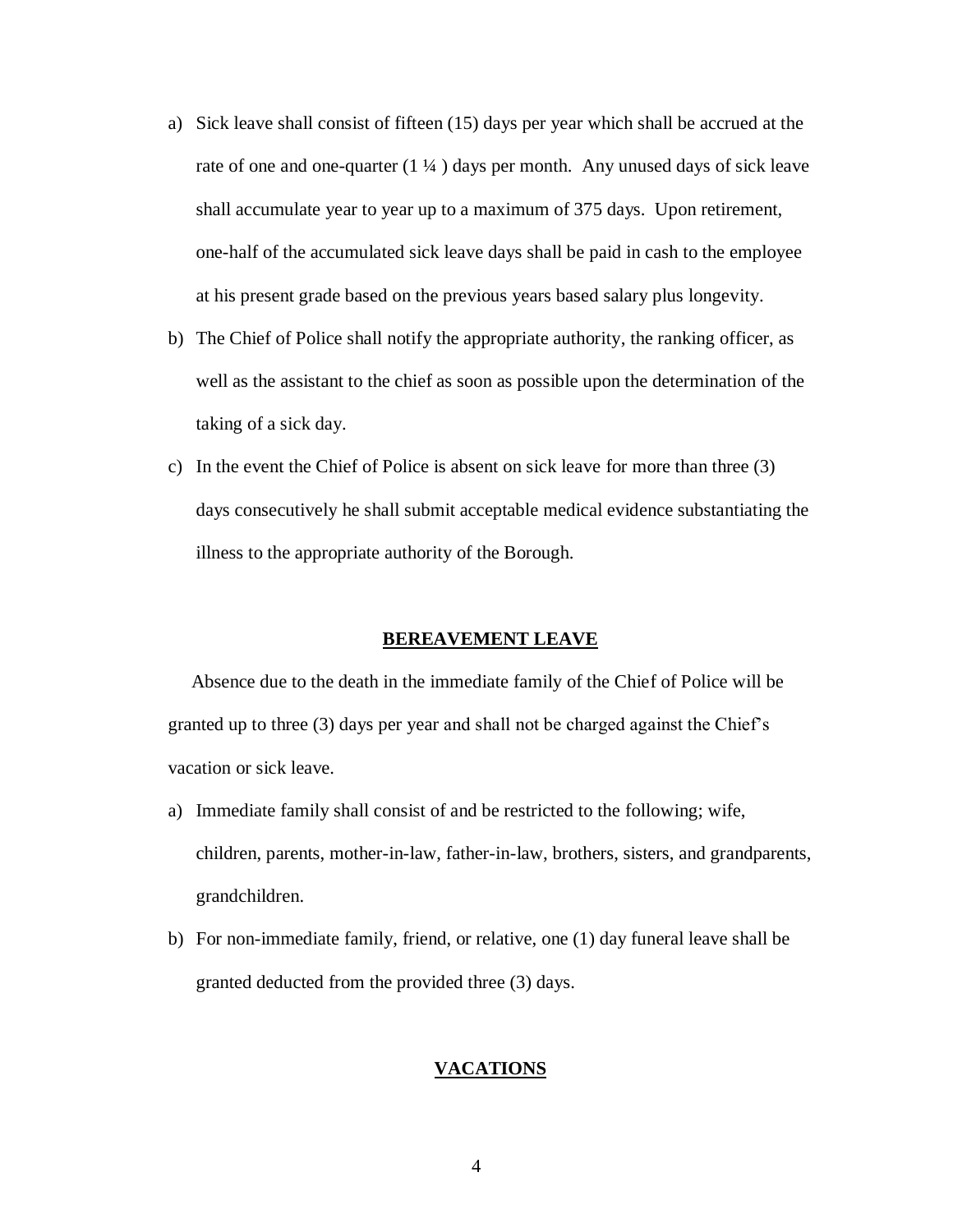The Chief of Police shall be entitled to 30 calendar days per year to be considered as vacation days with one (1) day additional for every five (5) years of service.

- a) The Chief of Police shall notify the Borough's appropriate authority and ranking officer as soon as possible when the Chief has scheduled a vacation and will not be available to run the day to day operations of the police department.
- b) The Chief of Police shall provide the "officer-in-charge" with contact information in order to advise the Chief of Police of any and all emergencies or situations that as Chief of Police, he shall be consulted during his vacation.
- c) The Chief of Police shall schedule his vacation(s) in order that the Captain, or the next ranking officer who shall serve as the Chief's designee in his absence, will be on duty and the "officer-in-charge" for the duration of his absence. The "officer-in-charge" shall report to the appropriate authority of the Borough while in command of the police department.

#### **INSURANCE AND MEDICAL BENEFITS**

 The Chief of Police shall receive medical insurance coverage for the benefit of the Chief and his family (herein defined as a spouse and or dependent(s) who qualify) at levels presently in effect at the time of ratification of this agreement mirroring the current PBA agreement. The Borough shall have the right to change coverage so long as it is substantially similar to, or improved upon, the current benefits. At no time shall the Chief and his dependents receive less medical coverage than what is provided to all members of the PBA collective bargaining unit.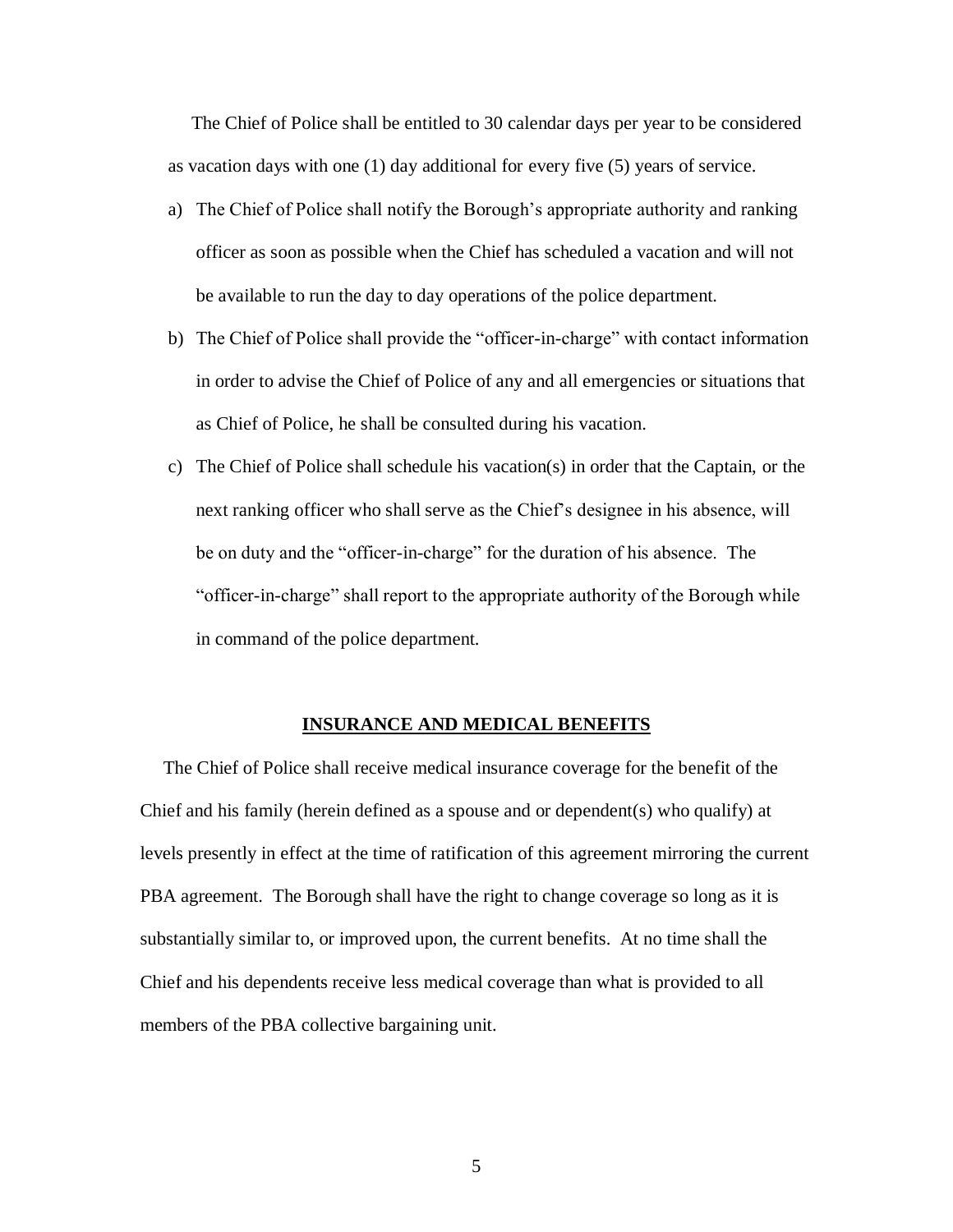a) Upon retirement with 25 years of active service to the Edgewater Police Department, the Chief, and his dependent(s) who may qualify, shall be eligible to receive medical benefits mirroring the existing PBA collective bargaining agreement in effect on June 20, 2011.

# **LEGAL COUNSEL**

 The Borough shall supply the Chief of Police with necessary legal services and or reimbursement to the Chief for legal matters arising out of and directly related to the exercise of police powers in the furtherance of his official duties in accordance with N.J.S.A 40A:14-155, and in defense of charges filed against him in the performance of his duties in accordance with the laws of the State of New Jersey and of the United States. In the event that any action or legal proceeding is covered by the Joint Insurance Fund, the Borough's Municipal Excess Liability Policy, or any other applicable insurance coverage, the respective insurance carrier shall represent the Chief, upon prompt notice to the Chief. The hourly rate to be paid to any attorney, or to be reimbursed to the Chief, under this agreement, shall not exceed the current rate of the Borough Attorney as set forth in the Borough Ordinance. The Borough's responsibility under this section for claims arising during the effective term of this agreement shall survive the expiration of this agreement. In the event that no applicable insurance coverage is in effect, the Chief of Police, subject to the approval of the Borough, may make the selection on an attorney, and the Borough shall not unreasonably withhold approval. The hourly wage of said attorney shall not exceed the current rate of the Borough Attorney as set forth in the Borough Ordinance. The

6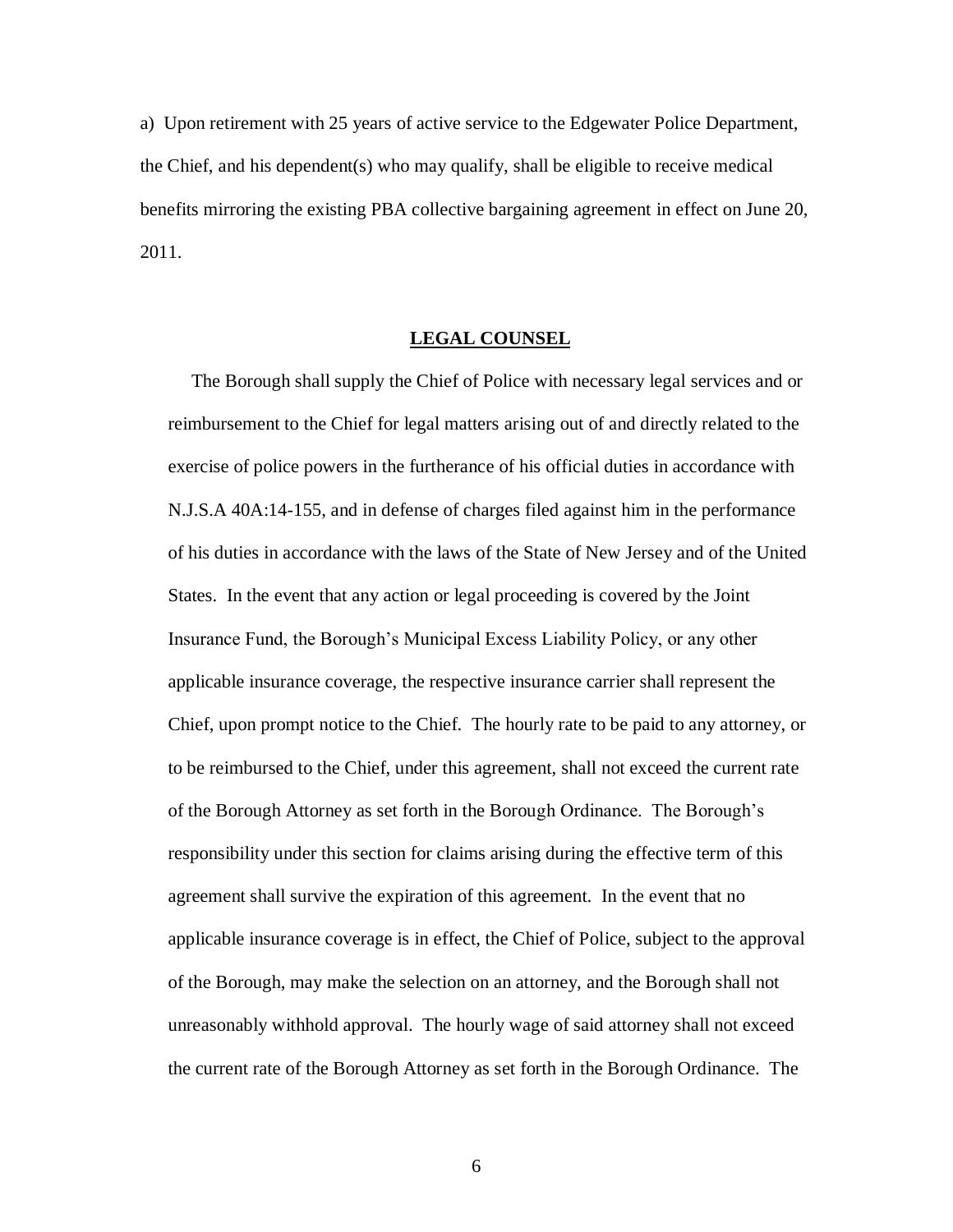Borough shall similarly be responsible for to provide coverage and counsel in connection with all claims, including compensatory damages, for actions filed subsequent to the expiration of this agreement for legal matters arising out of and directly related to the exercise of police powers in the furtherance of his official duties.

## **VEHICLE**

 The Borough shall supply the Chief of Police with an unmarked full size automobile with necessary police equipment to be used for police work and personal use and shall be made available on a twenty four (24) hour, seven (7) day a week basis. The Borough shall be responsible for the expenses associated with the operation and maintenance of said vehicle such as insurance, fuel, tires, oil changes, and any necessary repairs.

# **SALARY**

 The salary of the Chief of Police shall be set by the yearly salary ordinance of the Edgewater Mayor and Council.

## **EDUCATIONAL PROGRAMS, CONFERENCES, AND DUES**

 The Chief of Police shall be permitted to attend and be compensated for, at his regular salary not deducting vacation days, any school, seminar, retraining, or training session, or yearly conference conducted or sponsored by the International Association of Chief's of Police, New Jersey State Association of Chief's of Police, New Jersey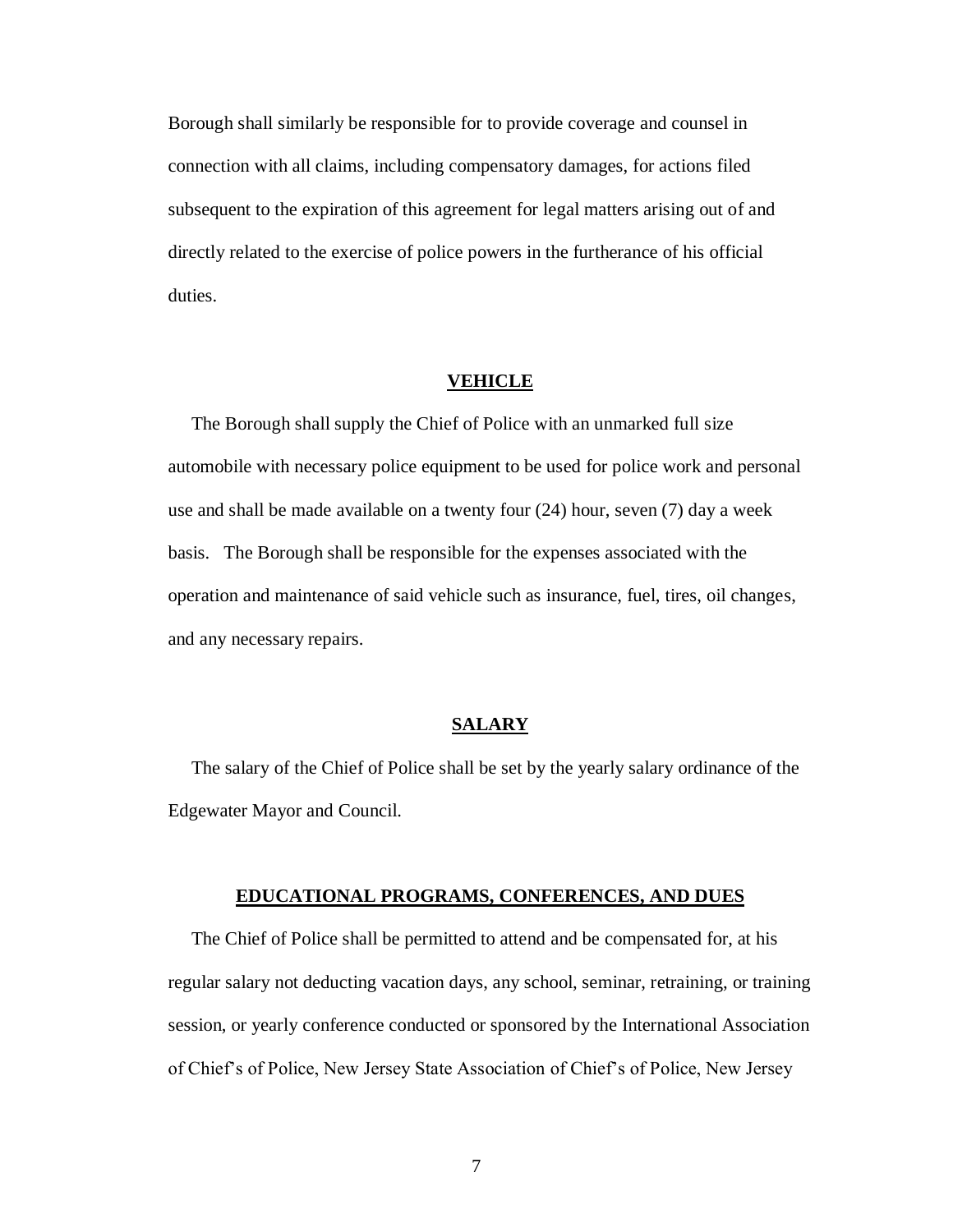State Police, Federal Bureau of Investigations, or any other educational program of a management or supervisory nature not to exceed eight (8) working days. Expenses for travel, room, food, tuition, books, or any other charges connected with the educational program or conferences shall be borne by the Borough, not to exceed \$2000.00 in a given calendar year.

a) The Borough agrees to pay for the Chief of Police, his dues for membership in the Bergen County Chief's of Police Association, the New Jersey State Association of Chief's of Police, and the International Association of Chief's of Police not to exceed \$1000.00 in a given calendar year.

# **CONTINUATION OF BENEFITS NOT COVERED BY THIS AGREEMENT**

 All employment conditions not covered by this agreement shall continue to be governed, controlled, and interpreted by reference to the Borough Charter, Ordinances, or Rules and Regulations of the Police Department of the Borough. Also, the Chief of Police shall be entitled to equal provisions as stated in the current Collective Bargaining Agreement, and any present or past benefits which the Chief of Police customarily enjoys, but that have not been specifically included in this agreement, shall be continued.

## **TERM AND RENEWAL**

 This agreement shall be in full force and effect as of June 20, 2011 and shall remain in effect until June 30, 2014. This agreement will remain in force until such time as it is renegotiated by the parties.